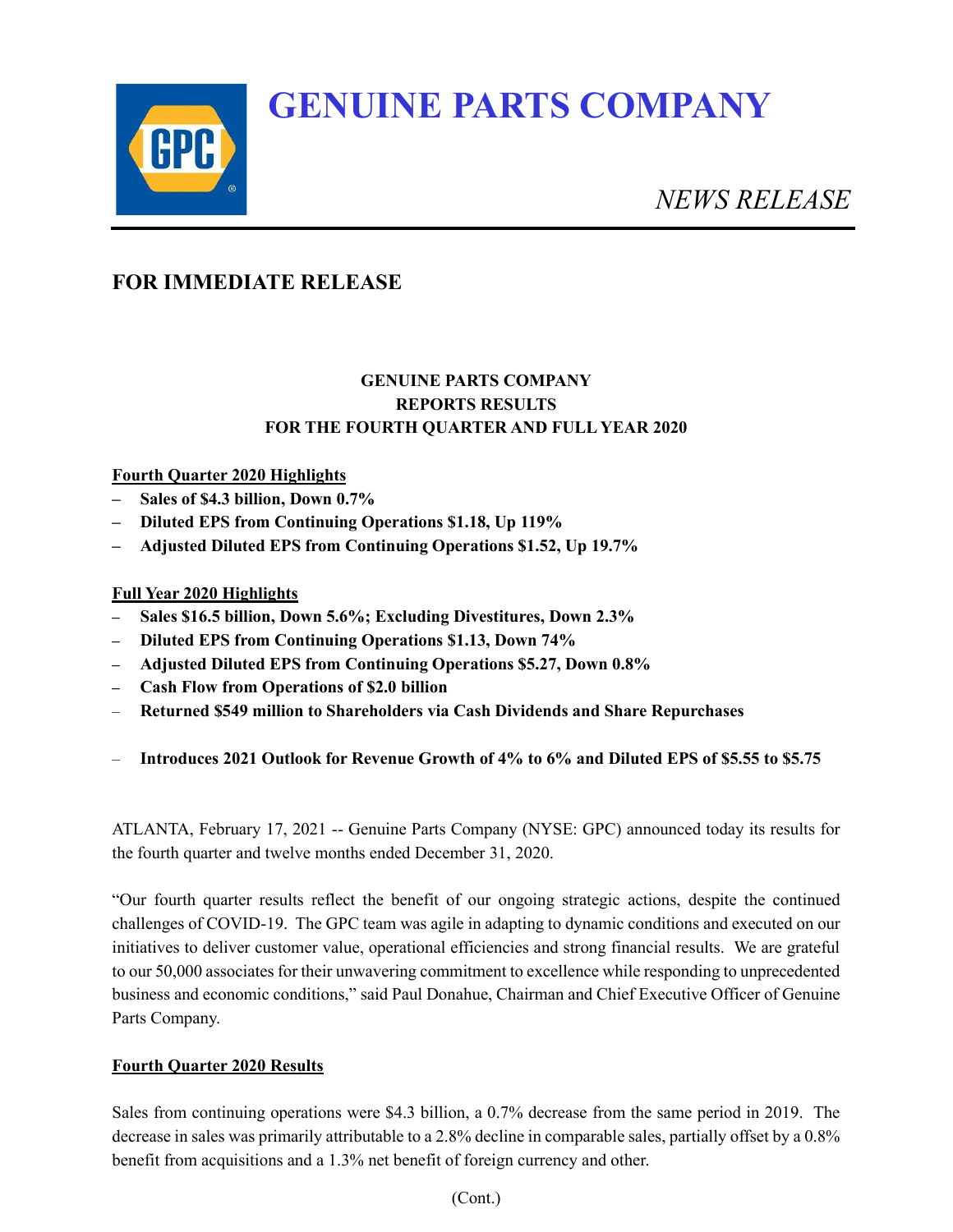Net income from continuing operations was \$171.6 million, or a diluted earnings per share of \$1.18. This compares to net income from continuing operations of \$79.0 million, or \$0.54 per diluted share in the prior year period. Excluding the impact of restructuring, an inventory adjustment, and transaction and other costs, adjusted net income from continuing operations was \$221.0 million compared to \$185.7 million a year ago. Adjusted net income per diluted share from continuing operations was \$1.52, a 19.7% increase compared to \$1.27 per diluted share last year<sup>1</sup>.

Mr. Donahue continued, "Automotive sales were led by strong growth in Australasia, while the pace of recovery slowed in Europe and North America relative to the previous quarter. In response, our team was focused on our strategic priorities to strengthen our supply chain, improve our inventory availability and enable our sales team to build positive sales momentum. Industrial sales were much improved from the prior quarter and grew progressively stronger through the last three months of the year. These top line results, combined with further gross margin improvement and lower operating expenses, drove expanded operating margins in both our automotive and industrial businesses and strong earnings growth. We also finished the year with a strong balance sheet, ample liquidity and robust cash flow."

## **Fourth Quarter 2020 Segment Results**

#### Automotive Parts Group

Automotive sales were \$2.8 billion in the fourth quarter, up 0.7% from 2019 and representing 66% of total Company revenues. The increase consisted of a 0.9% contribution from acquisitions and a 1.8% net benefit of foreign currency, offset by a 2.0% decrease in comparable sales. Segment profit of \$240.1 million increased 19.4%, with profit margin of 8.5%, up 130 basis points from 2019.

#### Industrial Parts Group

Industrial sales were \$1.4 billion in the fourth quarter, down 3.3% from 2019 and representing 34% of total Company revenues. The decrease in sales was comprised of a 4.4% decrease in comparable sales, partially offset by a 0.6% contribution from acquisitions and a 0.5% net benefit of foreign currency. Segment profit of \$133.4 million increased 5.1%, with profit margin of 9.3%, up 70 basis points from 2019.

#### **Full Year 2020 Results**

Sales from continuing operations for the twelve months ended December 31, 2020 were \$16.5 billion, a 5.6% decrease compared to \$17.5 billion in 2019. Excluding divestitures, net sales from continuing operations were down 2.3% for the twelve months. Net income from continuing operations was \$163.4 million and diluted earnings per share were \$1.13 for the twelve months, compared to \$646.5 million, or \$4.42 per share in 2019. Excluding items which impact comparability with prior periods, the Company's adjusted net income from continuing operations was \$765.0 million, or \$5.27 per share, compared to \$776.8 million, or \$5.31 per share in 2019.

<sup>1</sup> *Adjusted net income from continuing operations, adjusted diluted net income from continuing operations per common share, sales excluding divestitures and free cash flow referred in this press release are non-GAAP financial measures. Please refer to the supplemental information presented below for reconciliations of the non-GAAP financial measures used in this release to the most comparable GAAP financial measure and related disclosures.*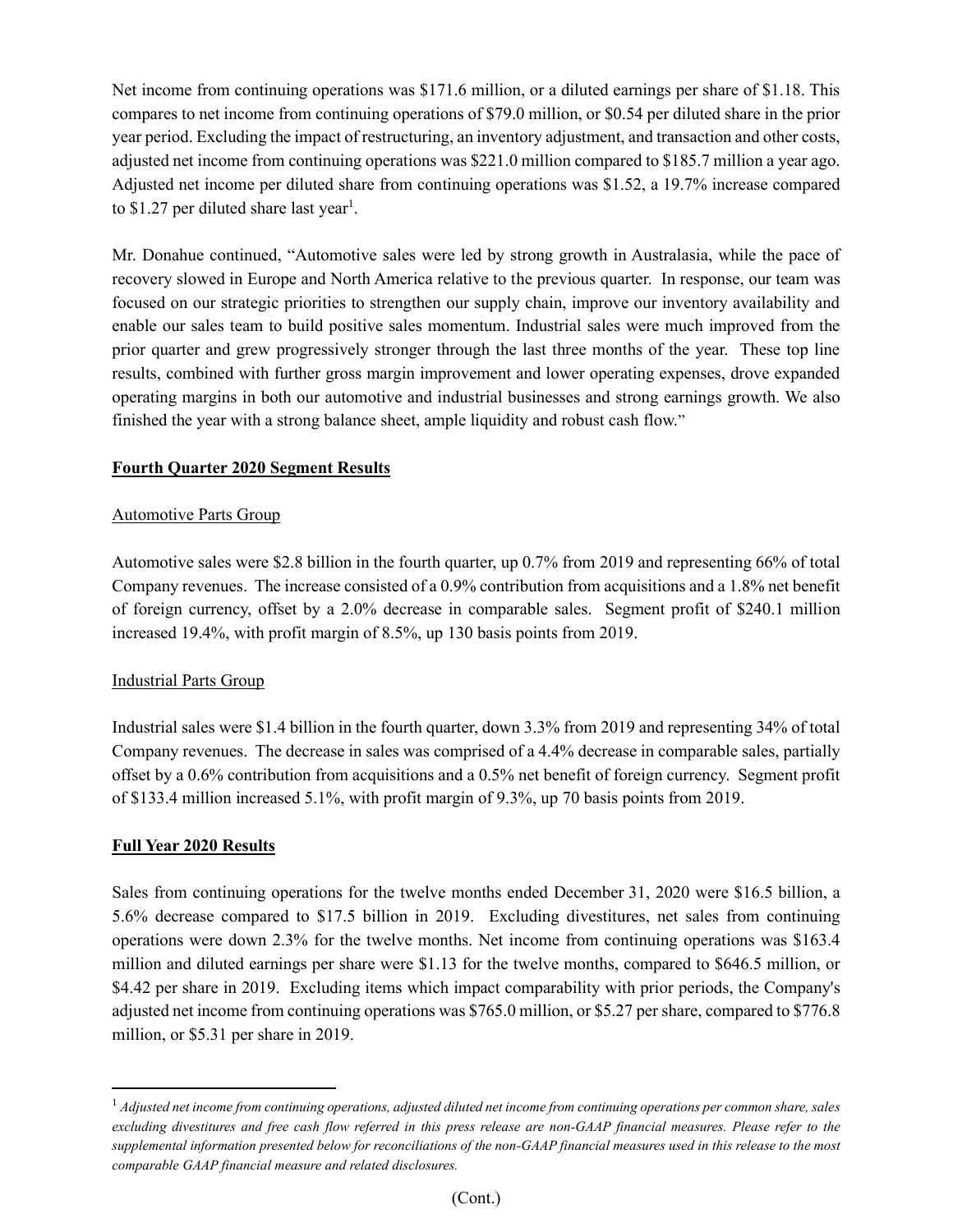## **Balance Sheet, Cash Flow and Capital Allocation**

The Company generated operating cash flow from continuing operations of \$2.0 billion in 2020, an increase from \$833 million in 2019, driven primarily by working capital initiatives, including the sale of accounts receivable that increased operating cash flows by \$800 million. Free cash flow was \$1.9 billion, an increase from \$555 million in 2019. The Company also generated \$183 million in cash flow from investing activities and used \$1.5 billion of cash flow in financing activities.

The Company improved its debt position in the fourth quarter by issuing \$500 million in public debt and refinancing its revolving credit facility. The Company ended the year with \$2.9 billion in total liquidity, consisting of \$1.9 billion in unused credit capacity and \$1.0 billion in cash and cash equivalents. For the year, the Company reduced debt by \$749 million, or 22%, and is in compliance with all its debt covenants.

"While we chose to prudently conserve cash and carefully monitor our capital deployment through much of 2020 due to COVID-19, we reinvested in our businesses via essential capital expenditures and a few bolt-on acquisitions. The Company also returned \$549 million to shareholders, including \$453 million in dividends and \$96 million in share repurchases," said Carol Yancey, Executive Vice President and Chief Financial Officer. "We enter 2021 with an excellent balance sheet, including a strong cash position and ample liquidity, to support our growth plans and provide for disciplined, value creating capital allocation. As we gain greater visibility into the macro environment, we expect to resume more normal levels of capital allocation, including the reinvestment in our business."

"The year 2020 was extraordinary in every respect," Mr. Donahue concluded. "The COVID-19 pandemic has been incredibly challenging, but the global GPC team proved resilient and up to the challenge. Despite economic and market uncertainties, we remained focused on our strategic growth initiatives and cost actions. Notably, we further streamlined our operations with the divestiture of our Business Products segment, which helped optimize our portfolio and strengthened our focus on the global automotive and industrial businesses. We are extremely proud of our team for their many accomplishments in a difficult year and excited to move forward into 2021 as a stronger, more agile Company well-positioned to drive strong sales growth, earnings and cash flow."

## **2021 Outlook**

The Company is reinstating its practice of providing full-year guidance. The Company considered its current growth plans, strategic initiatives, recent business trends, global economic outlook and the continued uncertainty of COVID-19 and its potential impact on our results, in establishing its full-year 2021 guidance as outlined in the table below. The Company will update full-year guidance during 2021, as appropriate.

|                                           | Year Ended 12/31/2021          |
|-------------------------------------------|--------------------------------|
| Total sales growth                        | 4\% to $6\%$                   |
| Automotive sales growth                   | $4\%$ to 6\%                   |
| Industrial sales growth                   | $3\%$ to $5\%$                 |
| Diluted earnings per share                | \$5.55 to \$5.75               |
| Effective tax rate                        | $24.5\%$ to $25.5\%$           |
| Net cash provided by operating activities | \$1.0 billion to \$1.2 billion |
| Capital expenditures                      | \$275 million to \$325 million |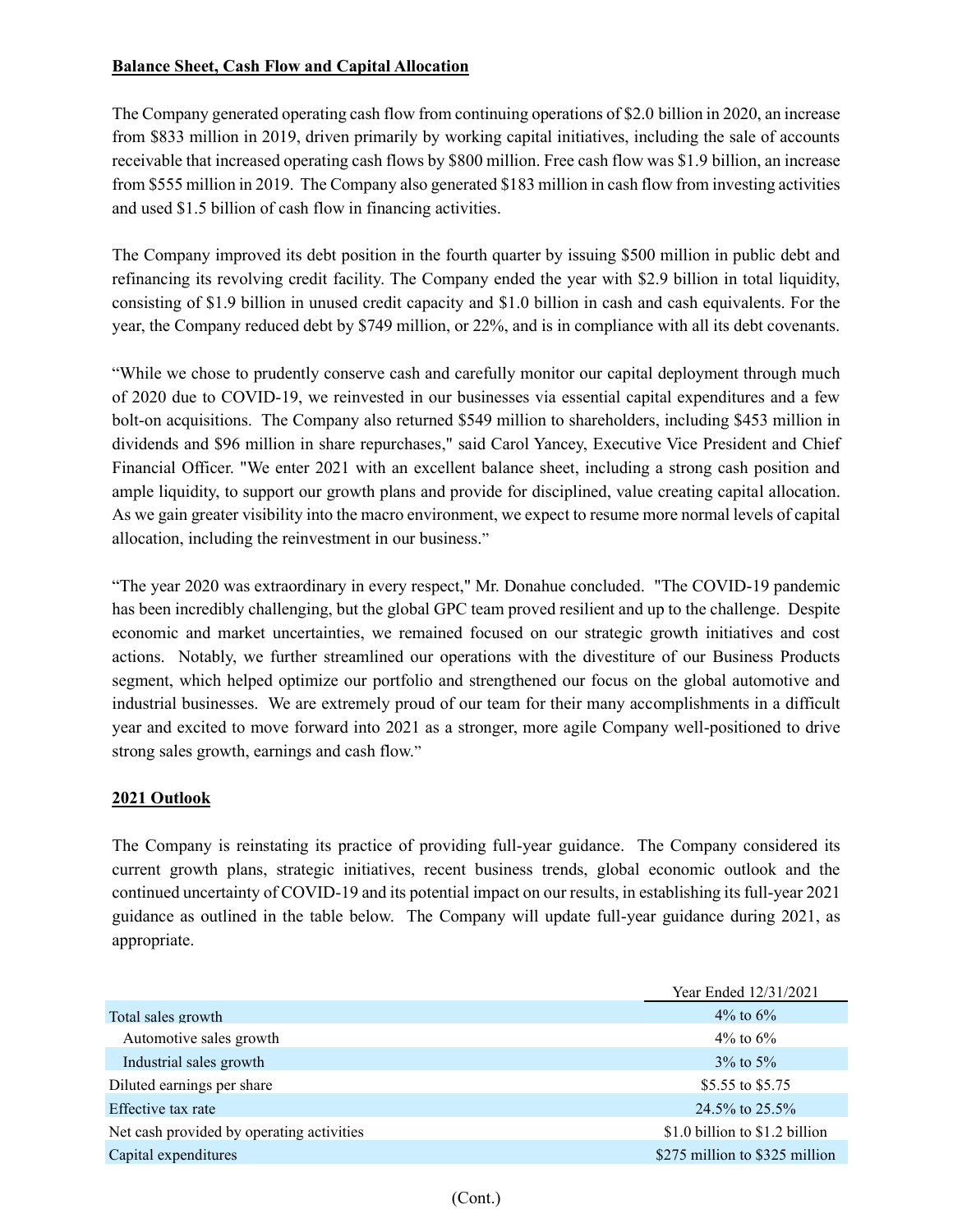#### **Certain Non-GAAP Information**

This release contains certain financial information not derived in accordance with the United States ("U.S.") generally accepted accounting principles ("GAAP"). These items include changes in sales excluding divestitures, adjusted net (loss) income from continuing operations, adjusted diluted net (loss) income from continuing operations per common share and free cash flow. The Company believes that the presentation of changes in sales excluding divestitures, adjusted net (loss) income from continuing operations, adjusted diluted net (loss) income from continuing operations per common share and free cash flow, which are not calculated in accordance with GAAP, when considered together with the corresponding GAAP financial measures and the reconciliations to those measures, provide meaningful supplemental information to both management and investors that is indicative of the Company's core operations. The Company considers these metrics useful to investors because they provide greater transparency into management's view and assessment of the Company's ongoing operating performance by removing items management believes are not representative of our continuing operations and that may distort our longer-term operating trends. We believe these measures are useful and enhance the comparability of our results from period to period and with our competitors, as well as show ongoing results from operations distinct from items that are infrequent or not associated with the Company's core operations. The Company does not, nor does it suggest investors should, consider such non-GAAP financial measures as superior to, in isolation from, or as a substitute for, GAAP financial information. The Company has included a reconciliation of this additional information to the most comparable GAAP measure following the financial statements below.

#### **Comparable Sales**

Comparable sales is a key metric that refers to period-over-period comparisons of our sales excluding the impact of acquisitions, divestitures and foreign currency. The Company considers this metric useful to investors because it provides greater transparency into management's view and assessment of the Company's core ongoing operations. This metric is widely used by analysts, investors and competitors in our industry, although our calculation of the metric may not be comparable to similar measures disclosed by other companies, because not all companies and analysts calculate this metric in the same manner.

## **Daily Sales**

Daily sales is a key metric that represents the amounts invoiced to the Company's customers each day. Daily sales do not represent GAAP-based sales because, among other things, invoices are not always generated at the same time goods and services are delivered to customers and the amounts do not include adjustments for estimates of returns, rebates or other forms of variable consideration. Management uses this metric to monitor demand trends at each of its subsidiaries throughout each month for the purposes of monitoring performance against forecasts and to make operational decisions. The Company considers this metric useful to investors because it provides greater transparency into management's view and assessment of the Company's ongoing operations. The calculation of this metric may not be comparable to similar measures disclosed by other companies, because not all companies and analysts calculate this metric in the same manner.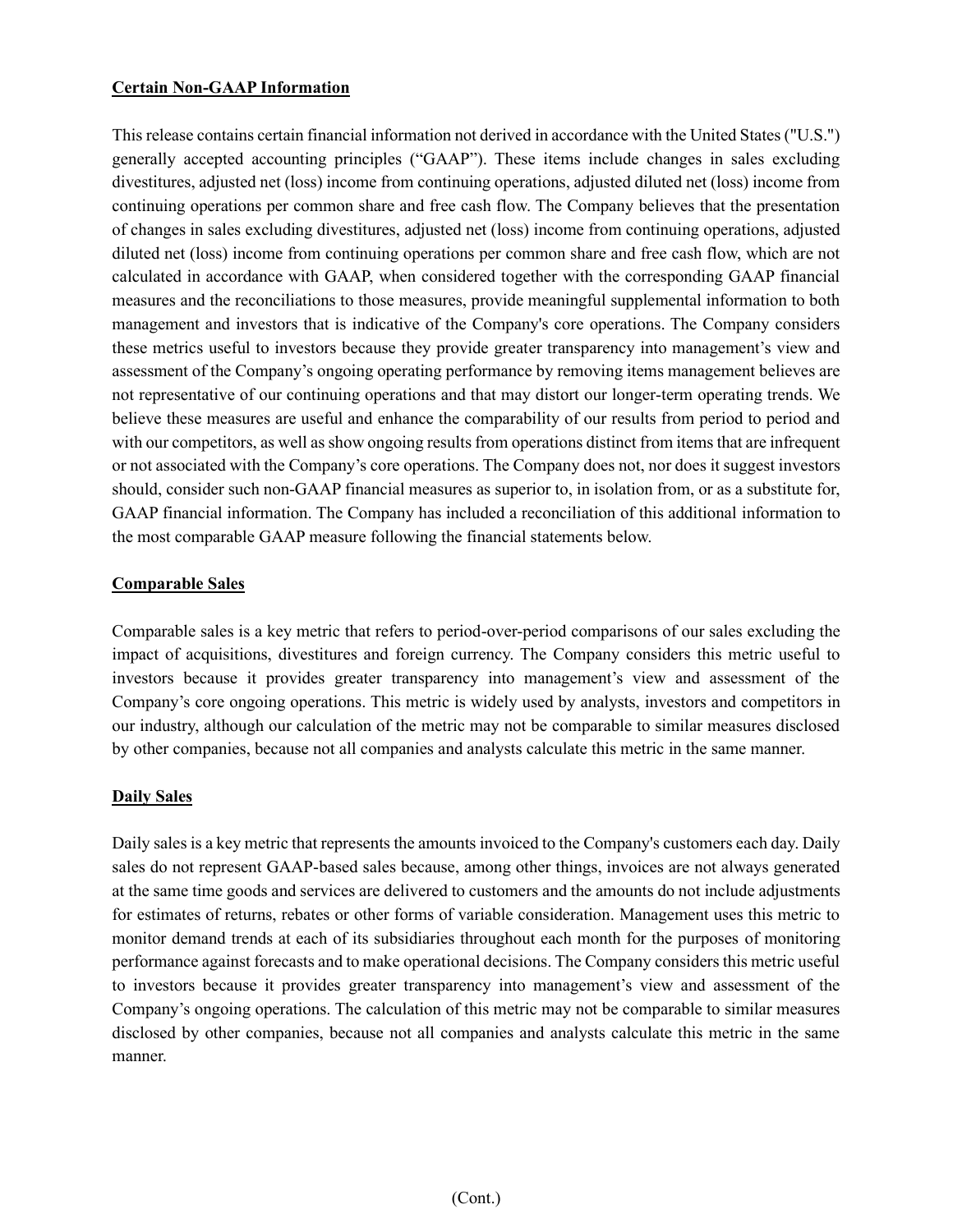## **Conference Call**

Genuine Parts Company will hold a conference call today at 11:00 a.m. Eastern time to discuss the results of the quarter and future outlook. A supplemental earnings deck will also be available for reference. Interested parties may listen to the call and view the supplemental earnings deck on the Company's website at http://genuineparts.investorroom.com. The call is also available by dialing 877-407-0789, conference ID 13715052. A replay will also be available on the Company's website or at 844-512-2921, conference ID 13715052, two hours after the completion of the call until 12:00 a.m. Eastern time on March 3, 2021.

#### **Forward Looking Statements**

Some statements in this press release, as well as in other materials we file with the Securities and Exchange Commission (SEC) or otherwise release to the public and in materials that we make available on our website, constitute forward-looking statements that are subject to the safe harbor provisions of the Private Securities Litigation Reform Act of 1995. All statements in the future tense and all statements accompanied by words such as "expect," "likely," "outlook," "forecast," "preliminary," "would," "could," "should," "position," "will," "project," "intend," "plan," "on track," "anticipate," "to come," "may," "possible," "assume," and variations of such words and similar expressions are intended to identify such forwardlooking statements. Senior officers may also make verbal statements to analysts, investors, the media and others that are forward-looking. These forward-looking statements include, without limitation, statements regarding our growth plans, capital allocations and reinvestment in our business during the coming year, as well as statements under the heading "2021 Outlook" above.

The Company cautions that its forward-looking statements involve risks and uncertainties, and while we believe that our expectations for the future are reasonable in view of currently available information, you are cautioned not to place undue reliance on our forward-looking statements. Actual results or events may differ materially from those indicated as a result of various important factors. Such factors may include, among other things, the extent and duration of the disruption to our business operations caused by the global health crisis associated with the COVID-19 outbreak, including the effects on the financial health of our business partners and customers, on supply chains and our suppliers, on vehicle miles driven as well as other metrics that affect our business, and on access to capital and liquidity provided by the financial and capital markets; the Company's ability to maintain compliance with its debt covenants; the Company's ability to successfully integrate acquired businesses into the Company and to realize the anticipated synergies and benefits; the Company's ability to successfully divest businesses and realize the expected benefits of those divestitures; the Company's ability to successfully implement its business initiatives in its two business segments; changes in demand for the Company's products; the ability to maintain favorable supplier arrangements and relationships; disruptions in our suppliers' operations, including the impact of COVID-19 on our suppliers as well as our supply chain; changes in national and international legislation or government regulations or policies, including changes to import tariffs, short term government subsidies, and the unpredictability of such changes and their impact to the Company and its suppliers and customers, data security policies and requirements as well as privacy legislation; changes in general economic conditions, including unemployment, inflation (including the impact of tariffs) or deflation and the United Kingdom's (U.K.) exit from the European Union and the unpredictability of the impact of such exit; changes in tax laws, regulations, treaties and policies, including the interpretation and enforcement of any of the foregoing; volatile exchange rates; volatility in oil prices; significant cost increases, such as rising fuel and freight expenses; the Company's ability to successfully attract and retain employees in the current labor market; uncertain credit markets and other macroeconomic conditions; competitive product, service and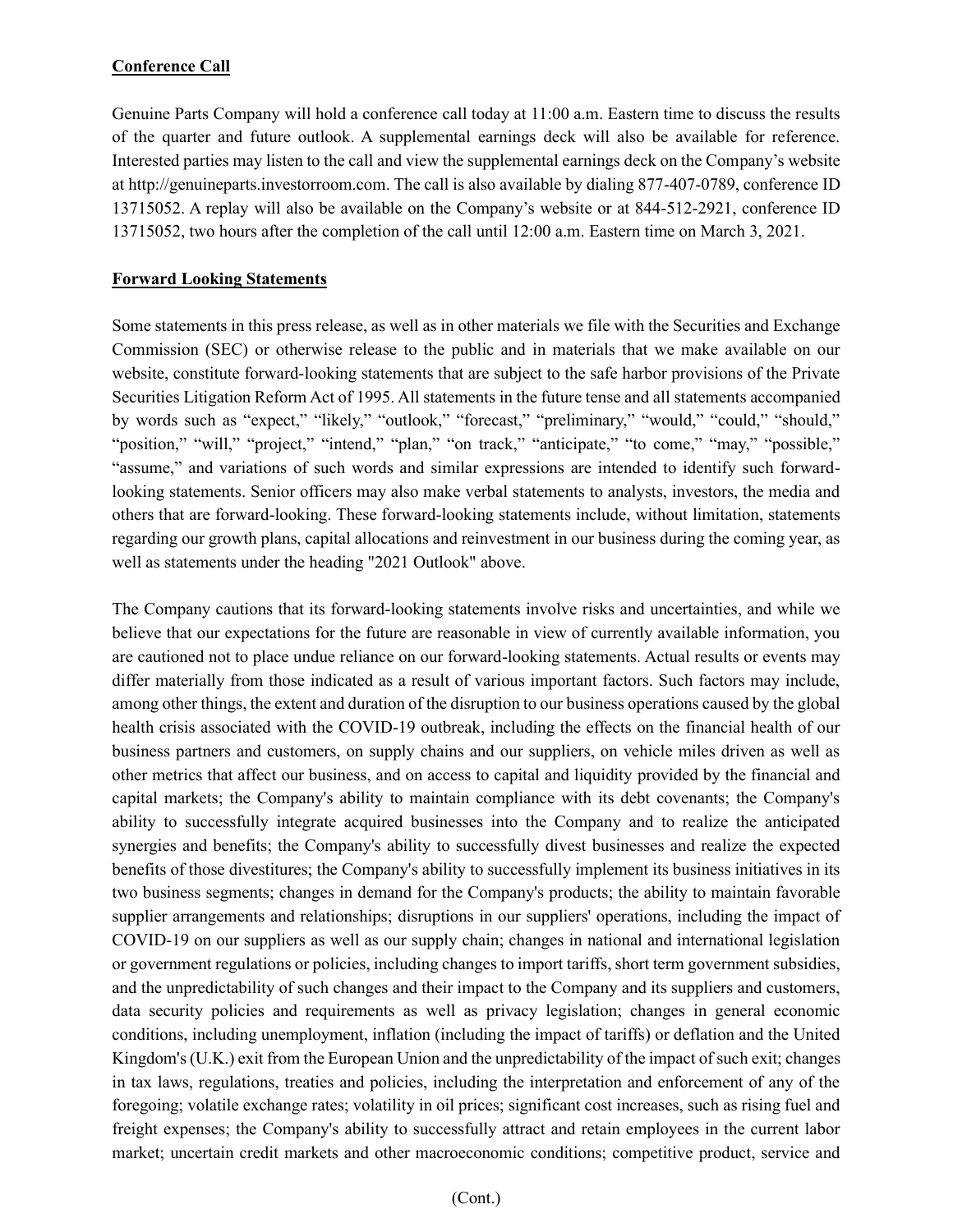pricing pressures; failure or weakness in our disclosure controls and procedures and internal controls over financial reporting, including as a result of the work from home environment; the uncertainties and costs of litigation; disruptions caused by a failure or breach of the Company's information systems; and the other risks and uncertainties discussed in the Company's Annual Report on Form 10-K for 2020 (all of which risks may be amplified by the COVID-19 outbreak) and from time to time in the Company's subsequent filings with the SEC.

Forward-looking statements are only as of the date they are made, and the Company undertakes no duty to update its forward-looking statements except as required by law. You are advised, however, to review any further disclosures we make on related subjects in our subsequent Forms 10-K, 10-Q, 8-K and other reports filed with the SEC.

## **About Genuine Parts Company**

Founded in 1928, Genuine Parts Company is a global service organization engaged in the distribution of automotive and industrial replacement parts. The Company's Automotive Parts Group distributes automotive replacement parts in the U.S., Canada, Mexico, Australasia, France, the U.K., Germany, Poland, the Netherlands and Belgium. The Company's Industrial Parts Group distributes industrial replacement parts in the U.S., Canada, Mexico and Australasia. In total, the Company serves its global customers from an extensive network of more than 10,000 locations in 14 countries. Further information is available at www.genpt.com.

## **Contacts**

Sidney G. Jones, Senior Vice President - Investor Relations – (678) 934-5628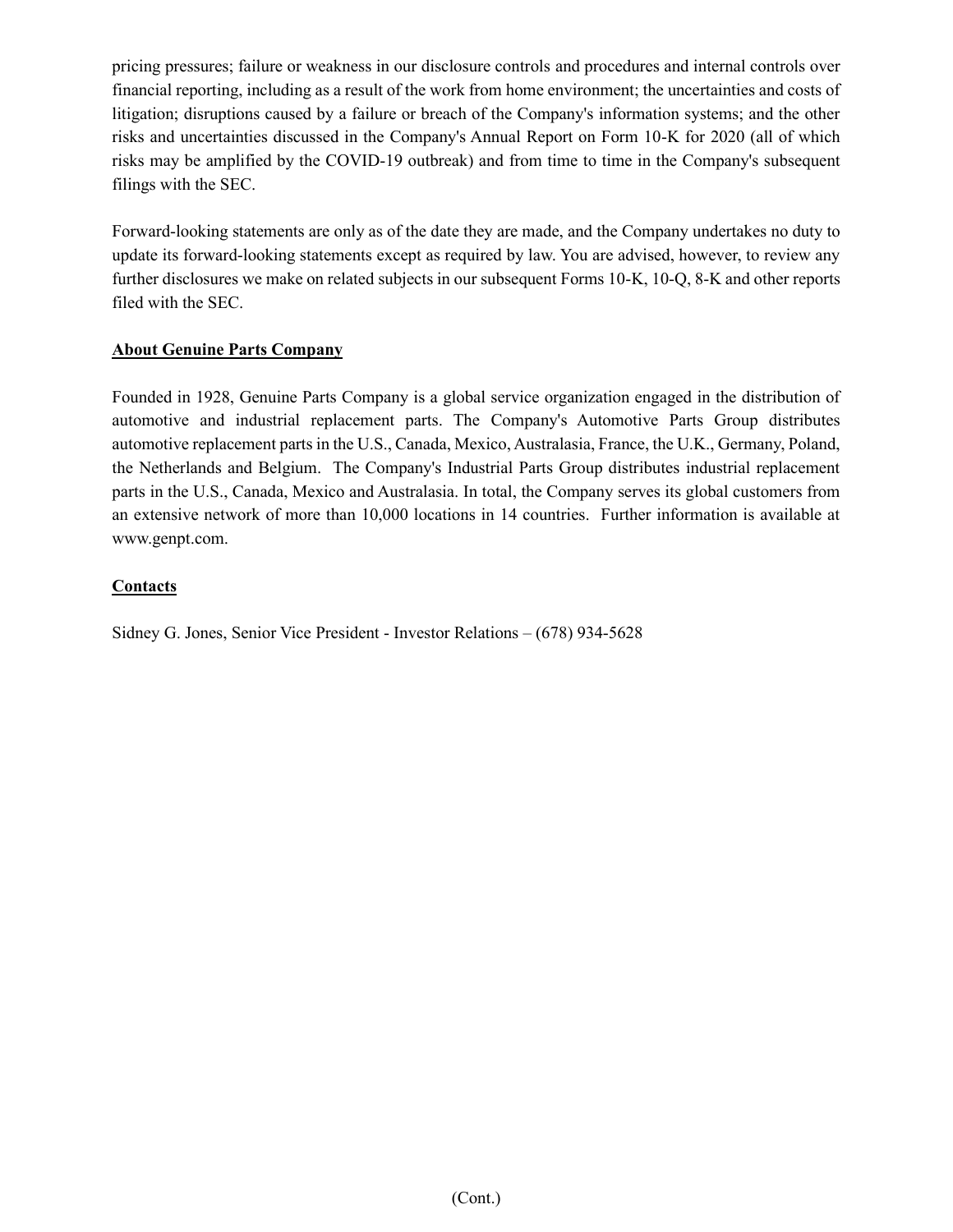# GENUINE PARTS COMPANY AND SUBSIDIARIES CONSOLIDATED STATEMENTS OF INCOME (UNAUDITED)

|                                                                            | Three Months Ended<br>December 31 |             |              | Twelve Months Ended<br>December 31 |    |              |                           |              |
|----------------------------------------------------------------------------|-----------------------------------|-------------|--------------|------------------------------------|----|--------------|---------------------------|--------------|
| (in thousands, except per share data)                                      |                                   | 2020        |              | 2019                               |    | 2020         |                           | 2019         |
| Net sales                                                                  |                                   | \$4,251,594 |              | \$4,279,890                        |    | \$16,537,433 |                           | \$17,522,234 |
| Cost of goods sold                                                         |                                   | 2,803,484   |              | 2,800,942                          |    | 10,882,592   |                           | 11,662,551   |
| Gross profit                                                               |                                   | 1,448,110   |              | 1,478,948                          |    | 5,654,841    |                           | 5,859,683    |
| Operating expenses:                                                        |                                   |             |              |                                    |    |              |                           |              |
| Selling, administrative and other expenses                                 |                                   | 1,132,297   |              | 1,163,196                          |    | 4,386,739    |                           | 4,577,610    |
| Depreciation and amortization                                              |                                   | 69,758      |              | 70,295                             |    | 272,842      |                           | 257,263      |
| Provision for doubtful accounts                                            |                                   | 125         |              | 3,446                              |    | 23,577       |                           | 13,876       |
| Restructuring costs                                                        |                                   | 11,010      |              | 100,023                            |    | 50,019       |                           | 100,023      |
| Goodwill impairment charge                                                 |                                   |             |              |                                    |    | 506,721      |                           |              |
| Total operating expenses                                                   |                                   | 1,213,190   |              | 1,336,960                          |    | 5,239,898    |                           | 4,948,772    |
| Non-operating expenses (income):                                           |                                   |             |              |                                    |    |              |                           |              |
| Interest expense                                                           |                                   | 21,495      |              | 22,016                             |    | 93,713       |                           | 95,583       |
| Other                                                                      |                                   | (12, 121)   |              | (23, 975)                          |    | (58, 138)    |                           | (86,712)     |
| Special termination costs                                                  |                                   |             |              | 42,757                             |    |              |                           | 42,757       |
| Total non-operating expenses (income)                                      |                                   | 9,374       |              | 40,798                             |    | 35,575       |                           | 51,628       |
| Income before income taxes                                                 |                                   | 225,546     |              | 101,190                            |    | 379,368      |                           | 859,283      |
| Income taxes                                                               |                                   | 53,914      |              | 22,174                             |    | 215,973      |                           | 212,808      |
| Net income from continuing operations                                      |                                   | 171,632     |              | 79,016                             |    | 163,395      |                           | 646,475      |
| Net loss from discontinued operations                                      |                                   | (428)       |              | (70,098)                           |    | (192, 497)   |                           | (25,390)     |
| Net income (loss)                                                          |                                   | 171,204     |              | 8,918                              |    | (29, 102)    | \$                        | 621,085      |
| Rasic earnings (loss) ner share:                                           |                                   |             |              |                                    |    |              |                           |              |
| Continuing operations                                                      | \$                                | 1.19        | \$           | 0.54                               | \$ | 1.13         | \$                        | 4.44         |
| Discontinued operations                                                    |                                   |             |              | (0.48)                             |    | (1.33)       |                           | (0.18)       |
| Basic earnings (loss) per share                                            | \$                                | 1.19        | \$           | 0.06                               | \$ | (0.20)       | $\boldsymbol{\mathsf{S}}$ | 4.26         |
| Diluted earnings (loss) ner share:                                         |                                   |             |              |                                    |    |              |                           |              |
| Continuing operations                                                      | \$                                | 1.18        | \$           | 0.54                               | \$ | 1.13         | \$                        | 4.42         |
| Discontinued operations                                                    |                                   |             |              | (0.48)                             |    | (1.33)       |                           | (0.18)       |
| Diluted earnings (loss) per share                                          | $\mathbb{S}$                      | 1.18        | $\mathbb{S}$ | 0.06                               | \$ | (0.20)       | $\mathcal{S}$             | 4.24         |
| Weighted average common shares outstanding                                 |                                   | 144.313     |              | 145.325                            |    | 144,474      |                           | 145.736      |
| Dilutive effect of stock options and non-vested<br>restricted stock awards |                                   | 847         |              | 780                                |    | 641          |                           | 681          |
| Weighted average common shares outstanding —<br>assuming dilution          |                                   | 145,160     |              | 146,105                            |    | 145,115      |                           | 146,417      |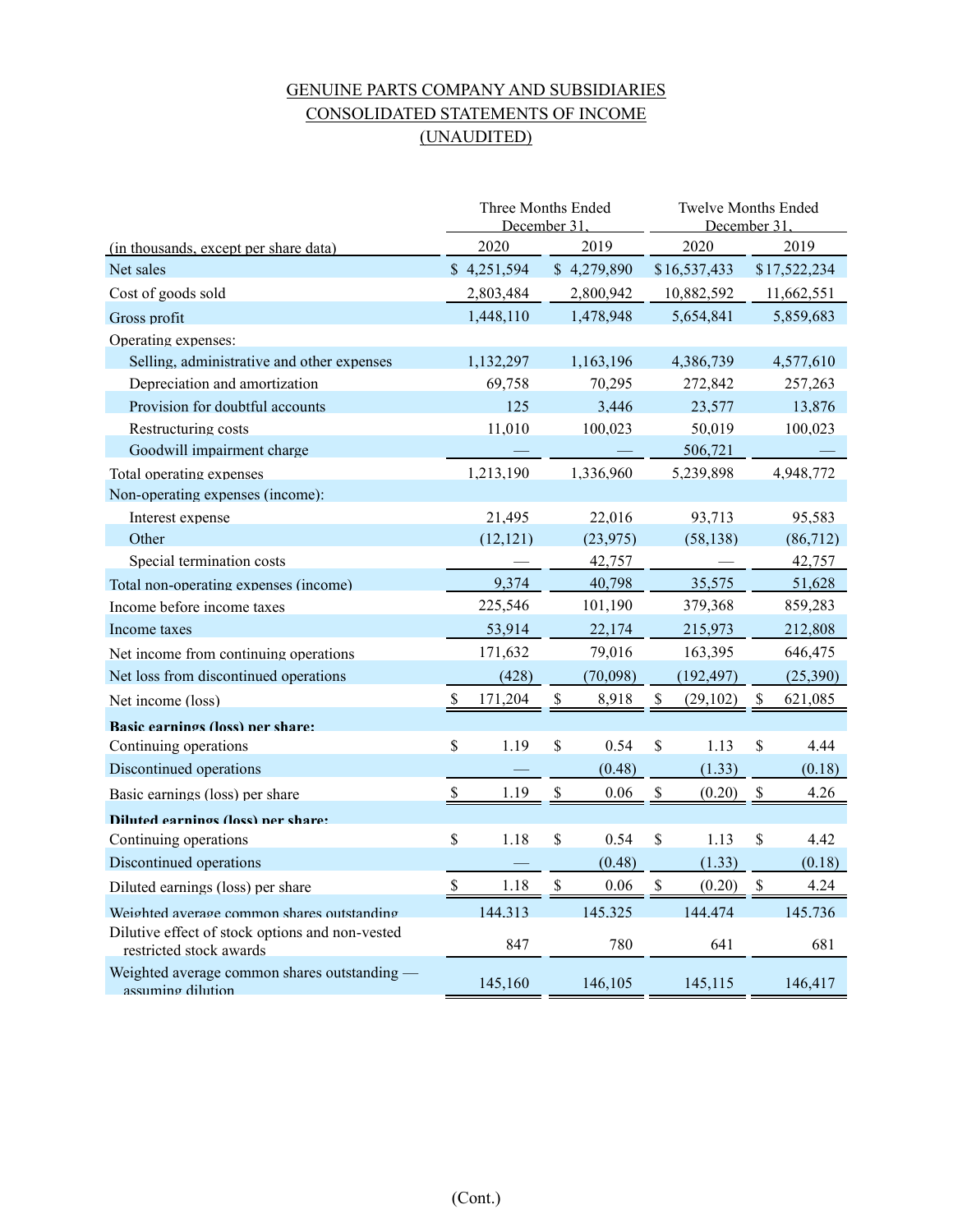# GENUINE PARTS COMPANY AND SUBSIDIARIES SEGMENT INFORMATION (UNAUDITED)

|                                                          |               | Three Months Ended<br>December 31. |                | Twelve Months Ended<br>December 31. |
|----------------------------------------------------------|---------------|------------------------------------|----------------|-------------------------------------|
| (in thousands)                                           | 2020          | 2019                               | 2020           | 2019                                |
| Net sales:                                               |               |                                    |                |                                     |
| Automotive                                               | \$2,821,832   | \$2,801,533                        | \$10,860,695   | \$10,993,902                        |
| Industrial                                               | 1,429,762     | 1,478,357                          | 5,676,738      | 6,528,332                           |
| Total net sales                                          | \$4,251,594   | \$4,279,890                        | \$16,537,433   | \$17,522,234                        |
| $S$ egment profit                                        |               |                                    |                |                                     |
| Automotive                                               | \$<br>240,135 | \$.<br>201,086                     | \$<br>867,743  | \$<br>831,951                       |
| Industrial                                               | 133,373       | 126,943                            | 481,854        | 521,830                             |
| Total segment profit                                     | 373,508       | 328,029                            | 1,349,597      | 1,353,781                           |
| Interest expense, net                                    | (21,083)      | (20, 922)                          | (91,048)       | (91, 405)                           |
| Corporate expense                                        | (32,701)      | (37,233)                           | (149, 754)     | (140, 815)                          |
| Intangible asset amortization                            | (24, 743)     | (23, 421)                          | (94, 962)      | (92,206)                            |
| Other unallocated costs (1)                              | (69, 435)     | (145,263)                          | (634, 465)     | (170,072)                           |
| Income before income taxes from continuing<br>operations | 225,546       | 101,190                            | \$.<br>379,368 | \$<br>859,283                       |

(1) The following table presents a summary of the other unallocated costs:

|                                                | Three Months Ended<br>December 31. |           |               |            |                  | <b>Twelve Months Ended</b><br>December 31. |  |
|------------------------------------------------|------------------------------------|-----------|---------------|------------|------------------|--------------------------------------------|--|
| (in thousands)                                 |                                    | 2020      |               | 2019       | 2020             | 2019                                       |  |
| Other unallocated costs:                       |                                    |           |               |            |                  |                                            |  |
| Goodwill impairment charge                     | \$                                 |           | <sup>\$</sup> |            | (506, 721)<br>\$ | S                                          |  |
| Restructuring costs                            |                                    | (11,010)  |               | (100, 023) | (50,019)         | (100, 023)                                 |  |
| Special termination costs                      |                                    |           |               | (42, 757)  |                  | (42, 757)                                  |  |
| Realized currency and other divestiture losses |                                    |           |               |            | (11,356)         | (34,701)                                   |  |
| Gain on insurance proceeds related to SPR fire |                                    |           |               |            | 13,448           |                                            |  |
| Inventory adjustment                           |                                    | (40,000)  |               |            | (40,000)         |                                            |  |
| Gain on equity investment                      |                                    |           |               |            |                  | 38,663                                     |  |
| Transaction and other costs                    |                                    | (18, 425) |               | (2, 483)   | (39,817)         | (31, 254)                                  |  |
| Total other unallocated costs                  |                                    | (69, 435) | S             | (145,263)  | (634, 465)<br>S  | (170,072)<br>S                             |  |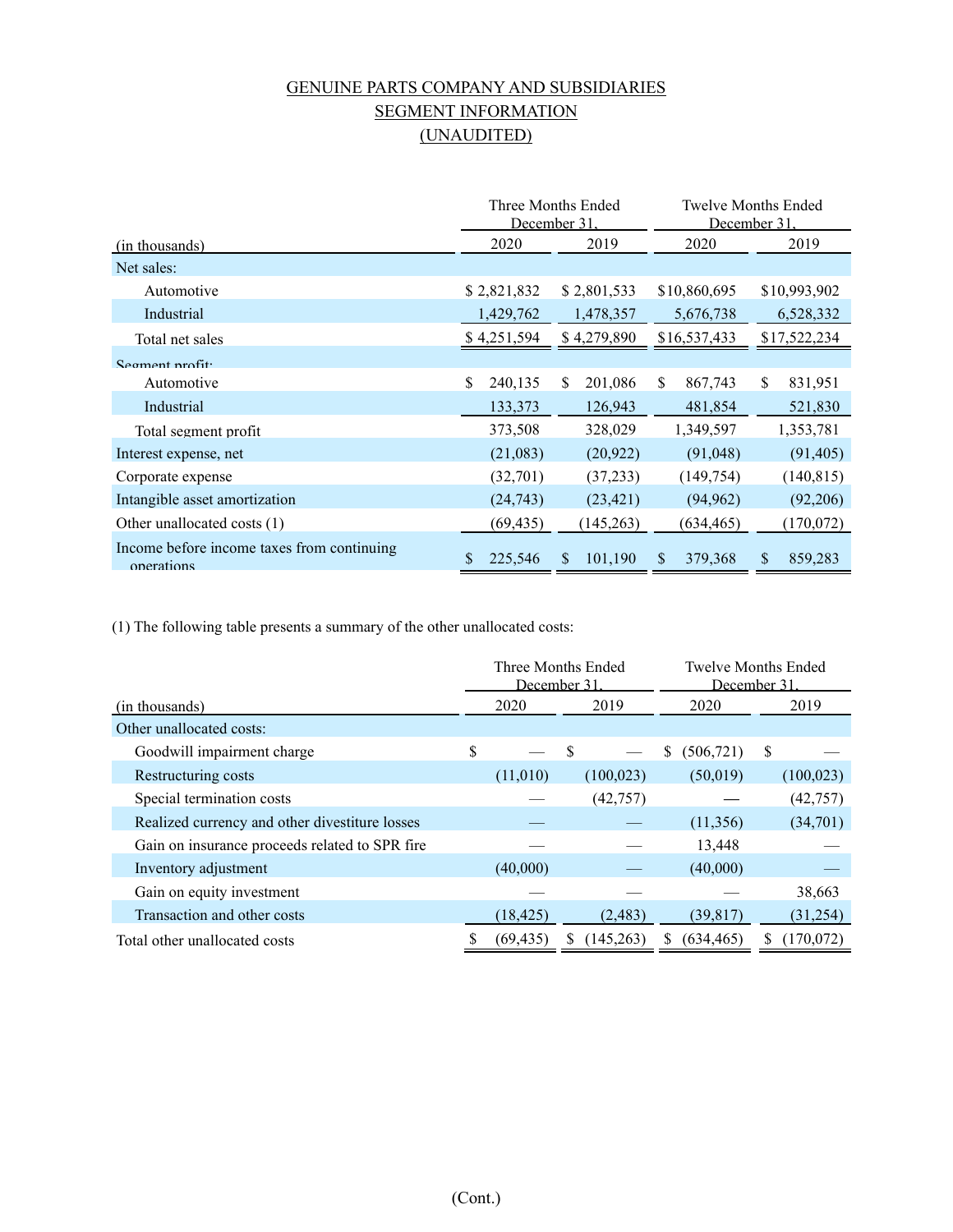# GENUINE PARTS COMPANY AND SUBSIDIARIES CONSOLIDATED BALANCE SHEETS (UNAUDITED)

|                                                                                                                                                            |               | As of December 31,          |               |              |
|------------------------------------------------------------------------------------------------------------------------------------------------------------|---------------|-----------------------------|---------------|--------------|
| <u>(in thousands)</u>                                                                                                                                      |               | 2020                        |               | 2019         |
| <b>Assets</b>                                                                                                                                              |               |                             |               |              |
| Current assets:                                                                                                                                            |               |                             |               |              |
| Cash and cash equivalents                                                                                                                                  | $\mathcal{S}$ | 990.166                     | $\mathcal{S}$ | 276.992      |
| Trade accounts receivable, less allowance for doubtful accounts (2020 -                                                                                    |               |                             |               |              |
| $$36.622: 2019 - $35.047$                                                                                                                                  |               | 1,556,966                   |               | 2,440,252    |
| Merchandise inventories, net                                                                                                                               |               | 3.506.271                   |               | 3.443.876    |
| Prenaid expenses and other current assets                                                                                                                  |               | 1.060.360                   |               | 1.063.245    |
| Current assets of discontinued operations                                                                                                                  |               |                             |               | 714.251      |
| Total current assets                                                                                                                                       |               | 7.113.763                   |               | 7.938.616    |
| Goodwill                                                                                                                                                   |               | 1.917.477                   |               | 2.293.519    |
| Other intangible assets, net                                                                                                                               |               | 1.498.257                   |               | 1.492.097    |
| Deferred tax assets                                                                                                                                        |               | 65.658                      |               | 45.921       |
| Property, plant and equipment, less accumulated depreciation (2020 - \$1,398,095;<br>2019 - \$1.200.688)                                                   |               | 1,162,043                   |               | 1,173,688    |
| Operating lease assets                                                                                                                                     |               | 1.038.877                   |               | 995.667      |
| Other assets                                                                                                                                               |               | 644.140                     |               | 457.350      |
| Noncurrent assets of discontinued operations                                                                                                               |               |                             |               | 248.771      |
| Total assets                                                                                                                                               |               | $$13.440.215$ $$14.645.629$ |               |              |
|                                                                                                                                                            |               |                             |               |              |
| <b>Liabilities and equity</b>                                                                                                                              |               |                             |               |              |
| Current liabilities:                                                                                                                                       |               |                             |               |              |
| Trade accounts pavable                                                                                                                                     | $\mathcal{S}$ | 4.128.084                   | \$            | 3.948.000    |
| Current portion of debt                                                                                                                                    |               | 160.531                     |               | 624,043      |
| Dividends pavable                                                                                                                                          |               | 114,043                     |               | 110.851      |
| Other current liabilities                                                                                                                                  |               | 1.491.426                   |               | 1.493.109    |
| Current liabilities of discontinued operations                                                                                                             |               |                             |               | 218,117      |
| Total current liabilities                                                                                                                                  |               | 5.894.084                   |               | 6.394.120    |
| Long-term debt                                                                                                                                             |               | 2.516.614                   |               | 2.802.056    |
| Operating lease liabilities                                                                                                                                |               | 789.294                     |               | 756.519      |
| Pension and other post-retirement benefit liabilities                                                                                                      |               | 265.687                     |               | 249.832      |
| Deferred tax liabilities                                                                                                                                   |               | 212.910                     |               | 233,044      |
| Other long-term liabilities                                                                                                                                |               | 543.623                     |               | 445.652      |
| Noncurrent liabilities of discontinued operations                                                                                                          |               |                             |               | 68.906       |
| Equity:                                                                                                                                                    |               |                             |               |              |
| Preferred stock, par value \$1 per share — authorized 10,000,000 shares; none<br>issued                                                                    |               |                             |               |              |
| Common stock, par value \$1 per share - authorized 450,000,000 shares; issued<br>and outstanding - 2020 - 144 354 335 shares and 2019 - 145 378 158 shares |               | 144,354                     |               | 145,378      |
| Additional paid-in capital                                                                                                                                 |               | 117.165                     |               | 98.777       |
| Accumulated other comprehensive loss                                                                                                                       |               | (1.036.502)                 |               | (1.141.308)  |
| Retained earnings                                                                                                                                          |               | 3.979.779                   |               | 4.571.860    |
| Total parent equity                                                                                                                                        |               | 3.204.796                   |               | 3.674.707    |
| Noncontrolling interests in subsidiaries                                                                                                                   |               | 13.207                      |               | 20.793       |
| Total equity                                                                                                                                               |               | 3.218.003                   |               | 3.695.500    |
| Total liabilities and equity                                                                                                                               |               | \$13,440,215                |               | \$14.645.629 |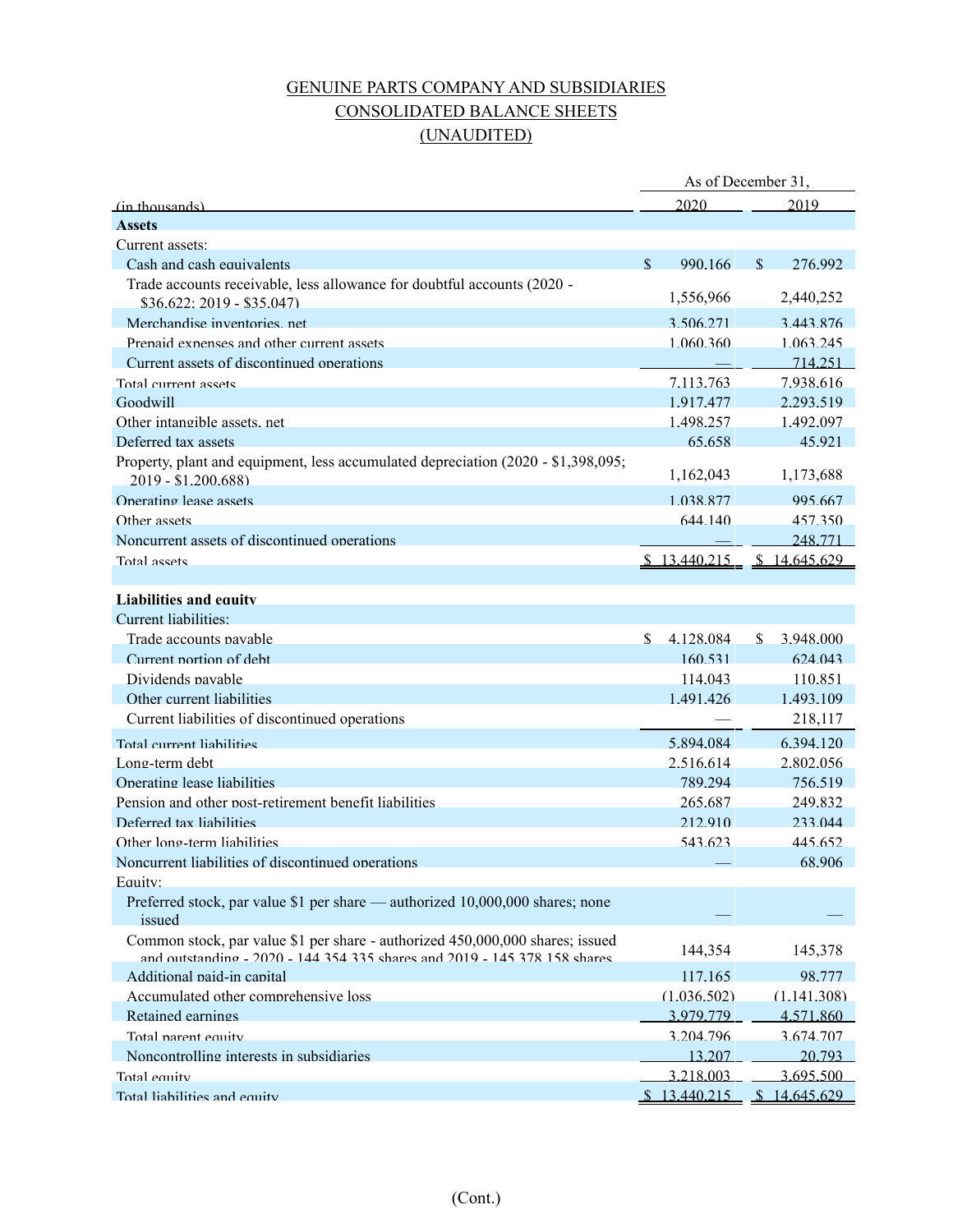# GENUINE PARTS COMPANY AND SUBSIDIARIES CONSOLIDATED STATEMENTS OF CASH FLOWS (UNAUDITED)

|                                                                        | <b>Year Ended December 31</b> |               |             |
|------------------------------------------------------------------------|-------------------------------|---------------|-------------|
| (in thousands)                                                         | 2020                          | 2019          | 2018        |
| <b>Operating activities:</b>                                           |                               |               |             |
| Net (loss) income                                                      | \$ (29.102)                   | \$621.085     | \$810.474   |
| Net (loss) income from discontinued operations                         | (192.497)                     | (25.390)      | 60.940      |
| Net income from continuing operations                                  | 163.395                       | 646.475       | 749.534     |
| Adjustments to reconcile net income from continuing operations to net  |                               |               |             |
| Depreciation and amortization                                          | 272.842                       | 257.263       | 227.584     |
| Excess tax benefit from share-based compensation                       | (677)                         | (4.920)       | (4.232)     |
| Deferred income taxes                                                  | (27.722)                      | (55.939)      | 1.593       |
| Share-based compensation                                               | 22.621                        | 28.703        | 17.737      |
| Realized currency and other divestiture losses                         | 11.356                        | 34.701        |             |
| Gain on equity investment                                              |                               | (38.663)      |             |
| Goodwill impairment charge                                             | 506.721                       |               |             |
| Other operating activities                                             | 12.569                        | (17.589)      | 1.648       |
| Changes in operating assets and liabilities:                           |                               |               |             |
| Trade accounts receivable, net                                         | 957.514                       | (134.163)     | (62.103)    |
| Merchandise inventories, net                                           | 58.462                        | (54.765)      | (74.148)    |
| Trade accounts pavable                                                 | 89.350                        | 82.739        | 357,097     |
| Other short-term assets and liabilities                                | (109.812)                     | 11.740        | (100.616)   |
| Other long-term assets and liabilities                                 | 57.903                        | 76,937        | (57.372)    |
| Net cash provided by operating activities from continuing operations   | 2.014.522                     | 832.519       | 1.056.722   |
| Investing activities:                                                  |                               |               |             |
| Purchases of property, plant and equipment                             | (153.502)                     | (277.873)     | (226.506)   |
| Proceeds from sale of property, plant and equipment                    | 18.064                        | 24.387        | 14.391      |
| Proceeds from divestitures of businesses                               | 387.379                       | 434.609       |             |
| Acquisitions of businesses and other investing activities              | (69.173)                      | (724.718)     | (257.823)   |
| Net cash provided by (used in) investing activities from continuing    | 182.768                       | (543.595)     | (469.938)   |
| <b>Financing activities:</b>                                           |                               |               |             |
| Proceeds from debt                                                     | 2.638,014                     | 5.037.168     | 5.064.291   |
| Payments on debt                                                       | (3.533.017)                   | (4,897,769)   | (5.124.265) |
| Stock options exercised                                                | (4.120)                       | (11.413)      | (10.227)    |
| Dividends paid                                                         | (453.277)                     | (438.890)     | (415.983)   |
| Purchase of stock                                                      | (96.215)                      | (74.187)      | (91.983)    |
| Other financing activities                                             | (65,150)                      | (871)         | (30.663)    |
| Net cash used in financino activities from continuino onerations       | (1.513.765)                   | (385.962)     | (608.830)   |
| <b>Cash flows from discontinued operations:</b>                        |                               |               |             |
| Net cash flows provided by operating activities from discontinued      | 5.039                         | 59.491        | 88.442      |
| Net cash used in investing activities from discontinued operations     | (11.131)                      | (19.611)      | (26.186)    |
| Net cash provided by financing activities from discontinued operations |                               |               |             |
| Net cash (used in) provided by discontinued operations                 | (6.092)                       | 39.880        | 62.256      |
| Effect of exchange rate changes on cash and cash equivalents           | 35.741                        | 603           | (21.562)    |
| Net increase (decrease) in cash and cash equivalents                   | 713.174                       | (56.555)      | 18.648      |
| Cash and cash equivalents at heginning of year                         | 276.992                       | 333.547       | 314.899     |
| Cash and cash equivalents at end of year                               | \$990.166                     | 276.992       | 333.547     |
|                                                                        |                               |               |             |
| Sunnlemental disclosures of cash flow information                      |                               |               |             |
| Cash paid during the year for:                                         |                               |               |             |
| Income taxes                                                           | \$223.019                     | 303.736<br>S. | \$236.536   |
| Interest                                                               | \$<br>91.344                  | \$<br>95.281  | \$102.131   |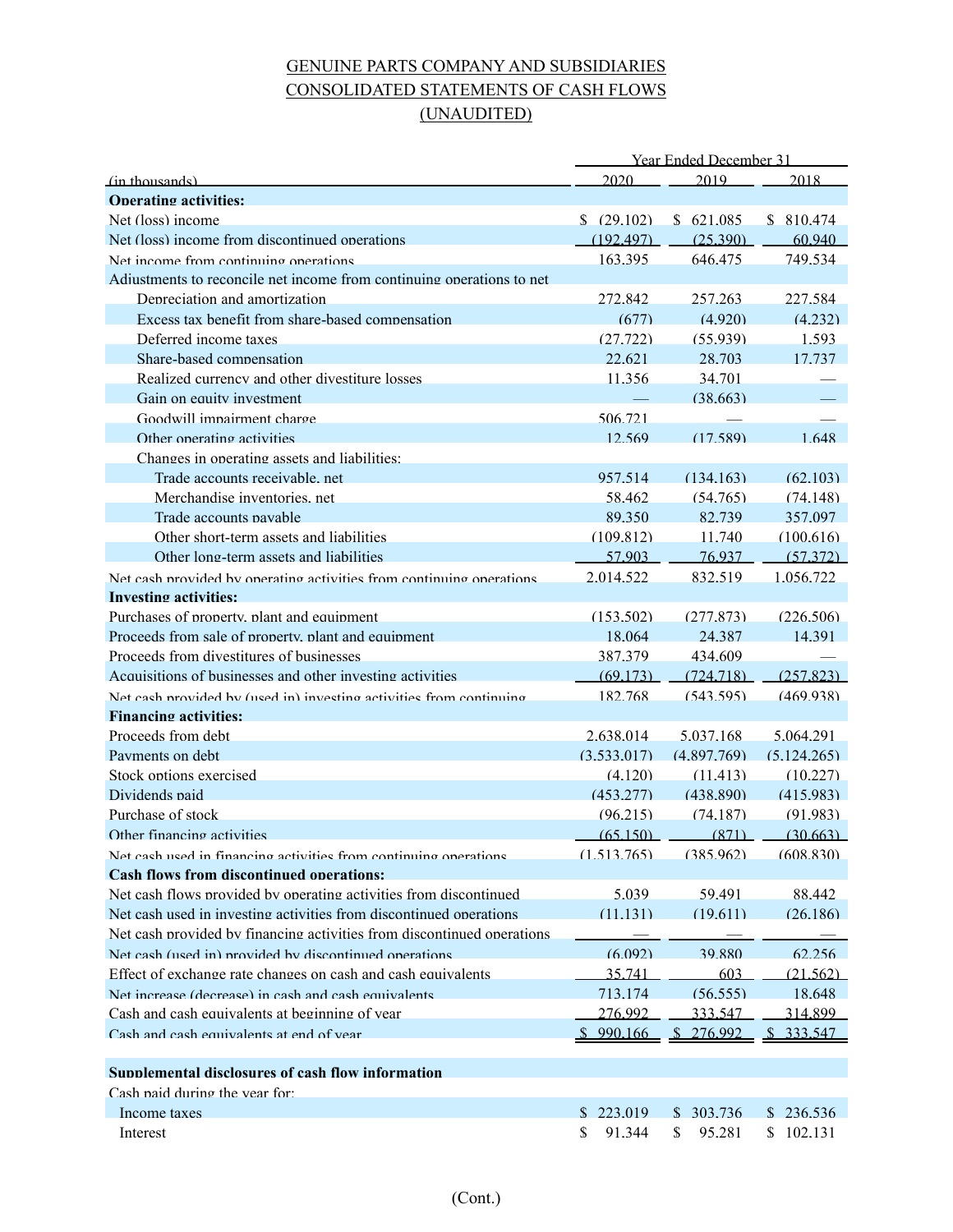# GENUINE PARTS COMPANY AND SUBSIDIARIES RECONCILIATION OF GAAP NET INCOME FROM CONTINUING OPERATIONS TO ADJUSTED NET INCOME FROM CONTINUING OPERATIONS AND GAAP DILUTED NET INCOME FROM CONTINUING OPERATIONS PER COMMON SHARE TO ADJUSTED DILUTED NET INCOME FROM CONTINUING OPERATIONS PER COMMON SHARE (UNAUDITED)

|                                                    | Three Months Ended<br>December 31 |    |           | <b>Twelve Months Ended</b><br>December 31 |           |     |           |
|----------------------------------------------------|-----------------------------------|----|-----------|-------------------------------------------|-----------|-----|-----------|
| (in thousands, except per share data)              | 2020                              |    | 2019      | 2020                                      |           |     | 2019      |
| GAAP net income from continuing operations         | \$<br>171,632                     | \$ | 79,016    | \$.                                       | 163,395   | \$. | 646,475   |
|                                                    |                                   |    |           |                                           |           |     |           |
| Adjustments:                                       |                                   |    |           |                                           |           |     |           |
| Goodwill impairment charge (1)                     |                                   |    |           |                                           | 506,721   |     |           |
| Restructuring (2)                                  | 11,010                            |    | 142,780   |                                           | 50,019    |     | 142,780   |
| Realized currency loss (3)                         |                                   |    |           |                                           | 11,356    |     | 34,701    |
| Gain on insurance proceeds related to SPR Fire (4) |                                   |    |           |                                           | (13, 448) |     |           |
| Gain on equity investment (5)                      |                                   |    |           |                                           |           |     | (38, 663) |
| Inventory adjustment $(6)$                         | 40,000                            |    |           |                                           | 40,000    |     |           |
| Transaction and other costs (7)                    | 18,425                            |    | 2,483     |                                           | 39,817    |     | 31,254    |
| Total adjustments                                  | 69,435                            |    | 145,263   |                                           | 634,465   |     | 170,072   |
| Tax impact of adjustments                          | (20,089)                          |    | (38, 564) |                                           | (32, 822) |     | (39, 704) |
| Adjusted net income from continuing operations     | 220,978                           | \$ | 185,715   | \$                                        | 765,038   | \$  | 776,843   |

The table below represents amounts per common share assuming dilution:

|                                                                   | Three Months Ended<br>December 31 |         |               | Twelve Months Ended<br>December 31 |    |         |               |         |
|-------------------------------------------------------------------|-----------------------------------|---------|---------------|------------------------------------|----|---------|---------------|---------|
| (in thousands, except per share data)                             |                                   | 2020    |               | 2019                               |    | 2020    |               | 2019    |
| GAAP net income from continuing operations                        | \$.                               | 1.18    | $\mathcal{S}$ | 0.54                               | \$ | 1.13    | $\mathcal{S}$ | 4.42    |
|                                                                   |                                   |         |               |                                    |    |         |               |         |
| Adjustments:                                                      |                                   |         |               |                                    |    |         |               |         |
| Goodwill impairment charge (1)                                    |                                   |         |               |                                    |    | 3.49    |               |         |
| Restructuring (2)                                                 |                                   | 0.08    |               | 0.98                               |    | 0.34    |               | 0.98    |
| Realized currency and other divestiture losses (3)                |                                   |         |               |                                    |    | 0.08    |               | 0.24    |
| Gain on insurance proceeds related to SPR Fire (4)                |                                   |         |               |                                    |    | (0.09)  |               |         |
| Gain on equity investment (5)                                     |                                   |         |               |                                    |    |         |               | (0.26)  |
| Inventory adjustment $(6)$                                        |                                   | 0.28    |               |                                    |    | 0.28    |               |         |
| Transaction and other costs (7)                                   |                                   | 0.12    |               | 0.01                               |    | 0.27    |               | 0.20    |
| Total adjustments                                                 |                                   | 0.48    |               | 0.99                               |    | 4.37    |               | 1.16    |
| Tax impact of adjustments                                         |                                   | (0.14)  |               | (0.26)                             |    | (0.23)  |               | (0.27)  |
| Adjusted net income from continuing operations                    | \$                                | 1.52    | \$            | 1.27                               | \$ | 5.27    | \$            | 5.31    |
| Weighted average common shares outstanding -<br>assuming dilution |                                   | 145,160 |               | 146,105                            |    | 145,115 |               | 146,417 |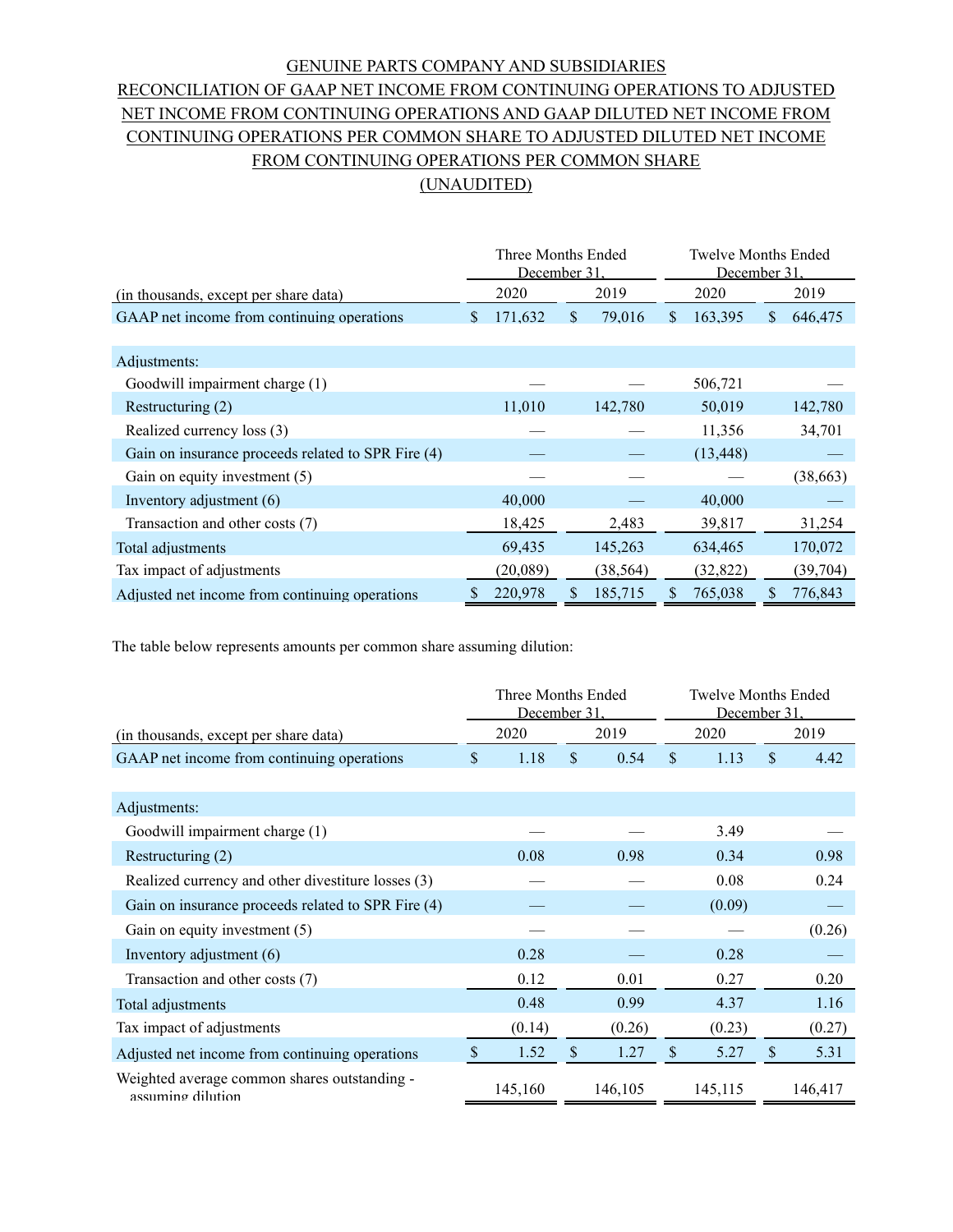The table below clarifies where the items that have been adjusted above to improve comparability of the financial information from period to period are presented in the consolidated statements of income.

|                                                               | Three Months Ended<br>December 31 |        |    | Twelve Months Ended<br>December 31 |              |    |         |
|---------------------------------------------------------------|-----------------------------------|--------|----|------------------------------------|--------------|----|---------|
| (in thousands)                                                |                                   | 2020   |    | 2019                               | 2020         |    | 2019    |
| Line item:                                                    |                                   |        |    |                                    |              |    |         |
| Cost of goods sold                                            | \$                                | 40,000 | \$ | 2,127                              | \$<br>53,495 | \$ | 9,608   |
| Selling, administrative and other expenses                    |                                   | 1,881  |    | 665                                | 10,094       |    | 23,768  |
| Goodwill impairment charge                                    |                                   |        |    |                                    | 506,721      |    |         |
| Restructuring costs                                           |                                   | 11,010 |    | 100.023                            | 50,019       |    | 100,023 |
| Non-operating expenses (income): Special<br>termination costs |                                   |        |    | 42,757                             |              |    | 42,757  |
| Non-operating expenses (income): Other                        |                                   | 16,544 |    | (309)                              | 14,136       |    | (6,084) |
| Total adjustments                                             |                                   | 69,435 |    | 145,263                            | 634,465      |    | 170,072 |

*(1) Adjustment reflects a second quarter goodwill impairment charge related to our European reporting unit.*

*(2) Adjustment reflects restructuring and special termination costs related to the 2019 Cost Savings Plan announced in the fourth quarter of 2019. The costs are primarily associated with severance and other employee costs, including a voluntary retirement program, and facility and closure costs related to the consolidation of operations.*

*(3) Adjustment reflects realized currency losses related to divestitures.*

*(4) Adjustment reflects insurance recoveries in excess of losses incurred on inventory, property, plant and equipment and other fire-related costs related to the S.P. Richards Headquarters and Distribution Center.* 

*(5) Adjustment relates to the gain recognized upon remeasuring the Company's preexisting 35% equity investment to fair value upon acquiring the remaining equity of Motion Asia Pacific on July 1, 2019.*

*(6) Adjustment reflects a \$40 million increase to cost of goods sold recorded during the quarter ended December 31, 2020 due to the correction of an immaterial error related to the accounting in prior years for consideration received from vendors.* 

*(7) Adjustment includes a \$17 million loss on investment, \$10 million of incremental costs associated with COVID-19 and costs associated with certain divestitures. COVID-19 related costs include incremental costs incurred relating to fees to cancel marketing events and increased cleaning and sanitization materials, among other things. For the three and twelve months ended December 31, 2019, adjustment reflects transaction and other costs related to acquisitions and divestitures.*

# GENUINE PARTS COMPANY AND SUBSIDIARIES RECONCILIATION OF CHANGES IN GAAP TOTAL NET SALES TO NET SALES EXCLUDING **DIVESTITURES** (UNAUDITED)

|                        |                             | Three Months Ended December 31, 2020 |                                     |  |  |  |  |  |  |
|------------------------|-----------------------------|--------------------------------------|-------------------------------------|--|--|--|--|--|--|
|                        | <b>GAAP</b> Total Net Sales | Divestitures                         | Net Sales Excluding<br>Divestitures |  |  |  |  |  |  |
| Automotive             | $0.7\%$                     | $- \frac{9}{6}$                      | $0.7\%$                             |  |  |  |  |  |  |
| Industrial             | $(3.3)\%$                   | $-$ %                                | $(3.3)\%$                           |  |  |  |  |  |  |
| <b>Total Net Sales</b> | $(0.7)\%$                   | $- \frac{6}{6}$                      | $(0.7)\%$                           |  |  |  |  |  |  |